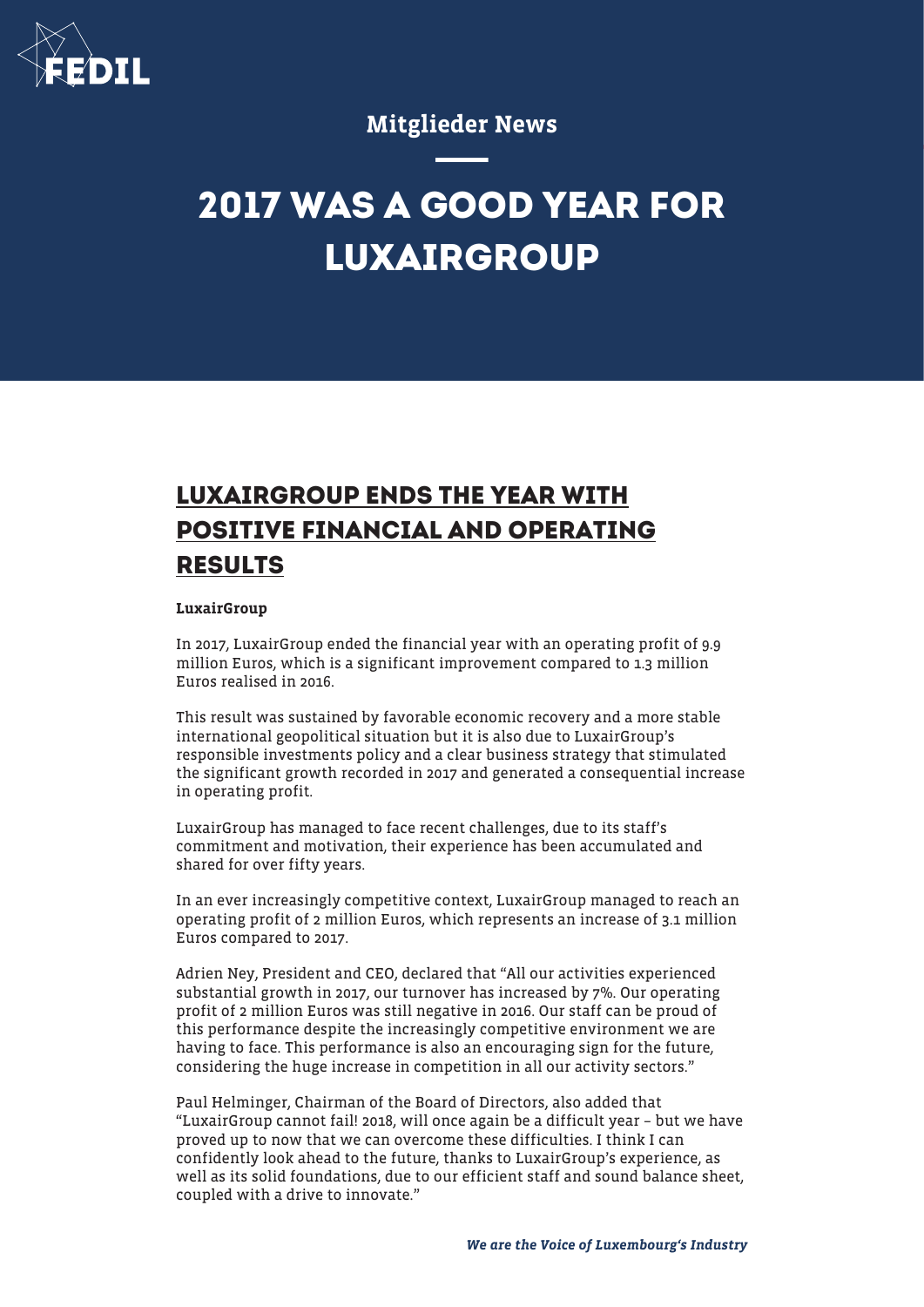#### Luxair Luxembourg Airlines

In a difficult and highly competitive context, in particular due to a significant increase in "low-cost" offers at Luxembourg Airport in 2017, Luxair Luxembourg Airlines – the regular flights activity – registered dynamic growth, representing a passenger increase of 6%. Seat load factor increased by 2 points to reach 64%.

These increases are due to a price stimulation strategy based on demand, which significantly helped increase sales. The drop in the number of business passengers using flexible tickets was halted in 2017, whilst promotional or starting price fares for private trips experienced a significant increase.

In Autumn 2017, an 11th Q400-type of aircraft by Bombardier joined the fleet. In 2017, seat capacity rose by 2% and the number of flights increased by 0.5%. The company's good performance in 2017 is the result of an increase in passengers, the stabilisation of unit costs and a decrease in the kerosene prices. Operating profit increased by 2.5 million Euros compared to 2016.

#### **LuxairTours**

The stable geopolitical context had a positive impact on tourism, in particular for destinations in North Africa and Turkey, which experienced a very strong recovery. In general, LuxairTours – the Tour Operator activity – registered a 9% increase in passengers from Luxembourg, which represents an increase of almost 50,000 passengers. All-inclusive package holidays increased by 6%, mainly generated by destinations in North Africa. Flight-only passengers increased by 19%. This was stimulated by the introduction of a new specific reservation system.

The new website in July 2017 had a positive impact and improved customer service, as well as improved accessibility to sales information.

The slight decrease in seat load factor to 74.5% can be explained by the extra capacity that was not fully used, despite the large increase in passenger numbers. In 2017, LuxairTours transported 646,192 passengers and sold 5,068 flights, representing a +7% increase compared to 2016.

So, to conclude, LuxairTours had an excellent year. Its operating profit was trebled compared with 2016 to reach 7.2 million Euros in 2017.

#### **LuxairServices**

In 2017, LuxairServices – stopover assistance to passengers and airlines activity – continued to grow in line with Luxembourg Airport's significant growth. The 3.6 million passengers recorded last year represent a 20% increase, which largely exceeds the increase in traffic noted elsewhere in Europe. LuxairServices managed to cope with this significant increase by maintaining high levels of quality, in particular for passenger check-in, boarding and disembarkation waiting times.

#### LuxairCARGO

2017 was a record year for the LuxairCARGO airfreight handling activity. LuxairCARGO largely surpassed its previous 896,000-tonne record from 2007 by handling 940,000 tonnes in 2017. As in 2015 with 5% and in 2016 with 8%, LuxairCARGO recorded a considerably better performance of 14% growth compared to the increase noted worldwide. Most of this growth came from LuxairCARGO's two major customers

Cargolux and Qatar Airways. LuxairCARGO thereby confirmed its ranking as 5th